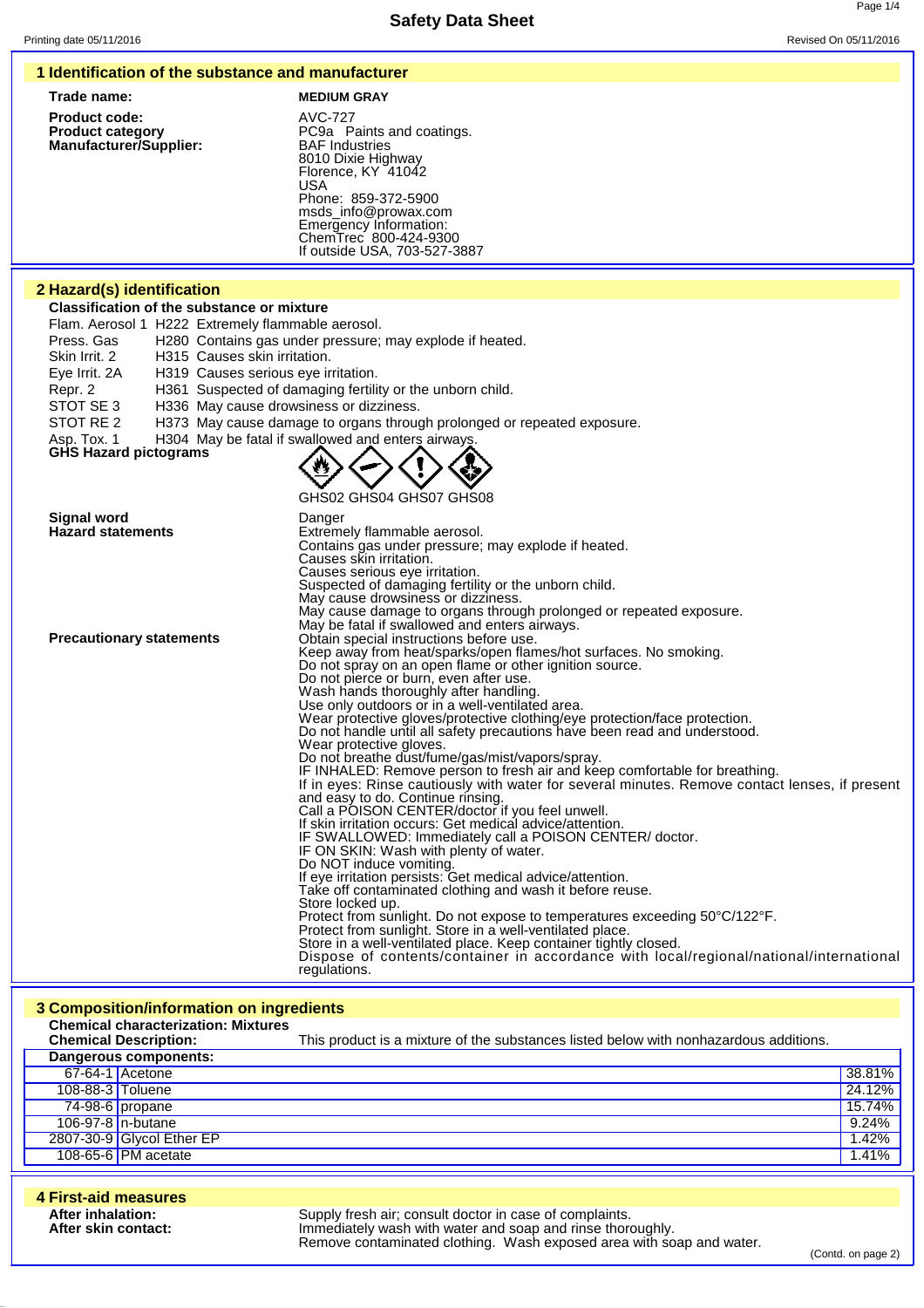| Printing date 05/11/2016                                           | Revised On 05/11/2016                                                                                                               |
|--------------------------------------------------------------------|-------------------------------------------------------------------------------------------------------------------------------------|
| Trade name: MEDIUM GRAY                                            |                                                                                                                                     |
|                                                                    |                                                                                                                                     |
| After eye contact:                                                 | (Contd. of page 1)<br>Rinse opened eye for several minutes under running water. If symptoms persist, consult a<br>doctor.           |
| After swallowing:                                                  | Rinse out mouth and then drink plenty of water.<br>Rinse mouth with water. Do not induce vomiting.                                  |
| Most important symptoms and<br>effects:                            | <b>Dizziness</b>                                                                                                                    |
| Indication of any immediate medical<br>attention needed:           | No further relevant information available.                                                                                          |
|                                                                    |                                                                                                                                     |
| <b>5 Fire-fighting measures</b>                                    |                                                                                                                                     |
| <b>Extinguishing agents:</b>                                       |                                                                                                                                     |
| Special hazards:                                                   | CO <sub>2</sub> , extinguishing powder or water spray. Fight larger fires with water spray.<br>Can form explosive gas-air mixtures. |
| Protective equipment for                                           |                                                                                                                                     |
| firefighters:                                                      | A respiratory protective device may be necessary.                                                                                   |
|                                                                    |                                                                                                                                     |
| 6 Accidental release measures                                      |                                                                                                                                     |
|                                                                    |                                                                                                                                     |
| <b>Personal precautions, protective</b><br>equipment and emergency |                                                                                                                                     |
| procedures:                                                        | Wear protective equipment. Keep unprotected persons away.                                                                           |
|                                                                    | Use respiratory protective device against the effects of fumes/dust/aerosol.                                                        |
| <b>Methods and material for</b>                                    |                                                                                                                                     |
| containment and cleaning up:                                       | Ensure adequate ventilation.                                                                                                        |
|                                                                    | Dispose contaminated material as waste according to section 13.                                                                     |
|                                                                    |                                                                                                                                     |
| <b>7 Handling and storage</b>                                      |                                                                                                                                     |
| <b>Precautions for safe handling</b>                               | Use only in well ventilated areas.                                                                                                  |
| <b>Storage requirements:</b>                                       | Keep away from sources of heat and direct sunlight. Do not warehouse in subfreezing                                                 |
|                                                                    | conditions. Store locked up.                                                                                                        |
|                                                                    |                                                                                                                                     |
| 8 Exposure controls/personal protection                            |                                                                                                                                     |
|                                                                    |                                                                                                                                     |
|                                                                    | Components with limit values that require monitoring at the workplace:                                                              |
| 67-64-1 Acetone                                                    |                                                                                                                                     |
| <b>PEL (United States GHS)</b>                                     | Long-term value: 2400 mg/m <sup>3</sup> , 1000 ppm                                                                                  |
| <b>REL (United States GHS)</b>                                     | Long-term value: 590 mg/m <sup>3</sup> , 250 ppm                                                                                    |
| TLV (United States GHS)                                            | Short-term value: 1187 mg/m <sup>3</sup> , 500 ppm                                                                                  |
| <b>BEI</b>                                                         | Long-term value: 594 mg/m <sup>3</sup> , 250 ppm                                                                                    |
| 108-88-3 Toluene                                                   |                                                                                                                                     |
| <b>PEL (United States GHS)</b>                                     | Long-term value: 200 ppm                                                                                                            |
|                                                                    | Ceiling limit value: 300; 500* ppm                                                                                                  |
|                                                                    | *10-min peak per 8-hr shift                                                                                                         |
| <b>REL (United States GHS)</b>                                     | Short-term value: 560 mg/m <sup>3</sup> , 150 ppm                                                                                   |
|                                                                    | Long-term value: 375 mg/m <sup>3</sup> , 100 ppm                                                                                    |
| <b>TLV (United States GHS)</b>                                     | Long-term value: 75 mg/m <sup>3</sup> , 20 ppm                                                                                      |
| BEI                                                                |                                                                                                                                     |
| 74-98-6 propane                                                    |                                                                                                                                     |
| <b>PEL (United States GHS)</b>                                     | Long-term value: 1800 mg/m <sup>3</sup> , 1000 ppm                                                                                  |
| <b>REL (United States GHS)</b>                                     | Long-term value: 1800 mg/m <sup>3</sup> , 1000 ppm                                                                                  |
| TLV (United States GHS)                                            | refer to Appendix F inTLVs&BEIs book; NIC-EX                                                                                        |
| 106-97-8 n-butane                                                  |                                                                                                                                     |
| <b>REL (United States GHS)</b>                                     | Long-term value: 1900 mg/m <sup>3</sup> , 800 ppm                                                                                   |
| TLV (United States GHS)                                            | Short-term value: (2370) mg/m <sup>3</sup> , (1000) ppm                                                                             |
| NIC-EX                                                             |                                                                                                                                     |
| 108-65-6 PM acetate                                                |                                                                                                                                     |
| WEEL (United States GHS) Long-term value: 50 ppm                   |                                                                                                                                     |
| Ingredients with biological limit values:                          |                                                                                                                                     |
| 67-64-1 Acetone                                                    |                                                                                                                                     |
| BEI (United States GHS) 50 mg/L                                    |                                                                                                                                     |
| Medium: urine                                                      | Time: end of shift                                                                                                                  |
|                                                                    | Parameter: Acetone (nonspecific)                                                                                                    |
|                                                                    | (Contd. on page 3)                                                                                                                  |
|                                                                    |                                                                                                                                     |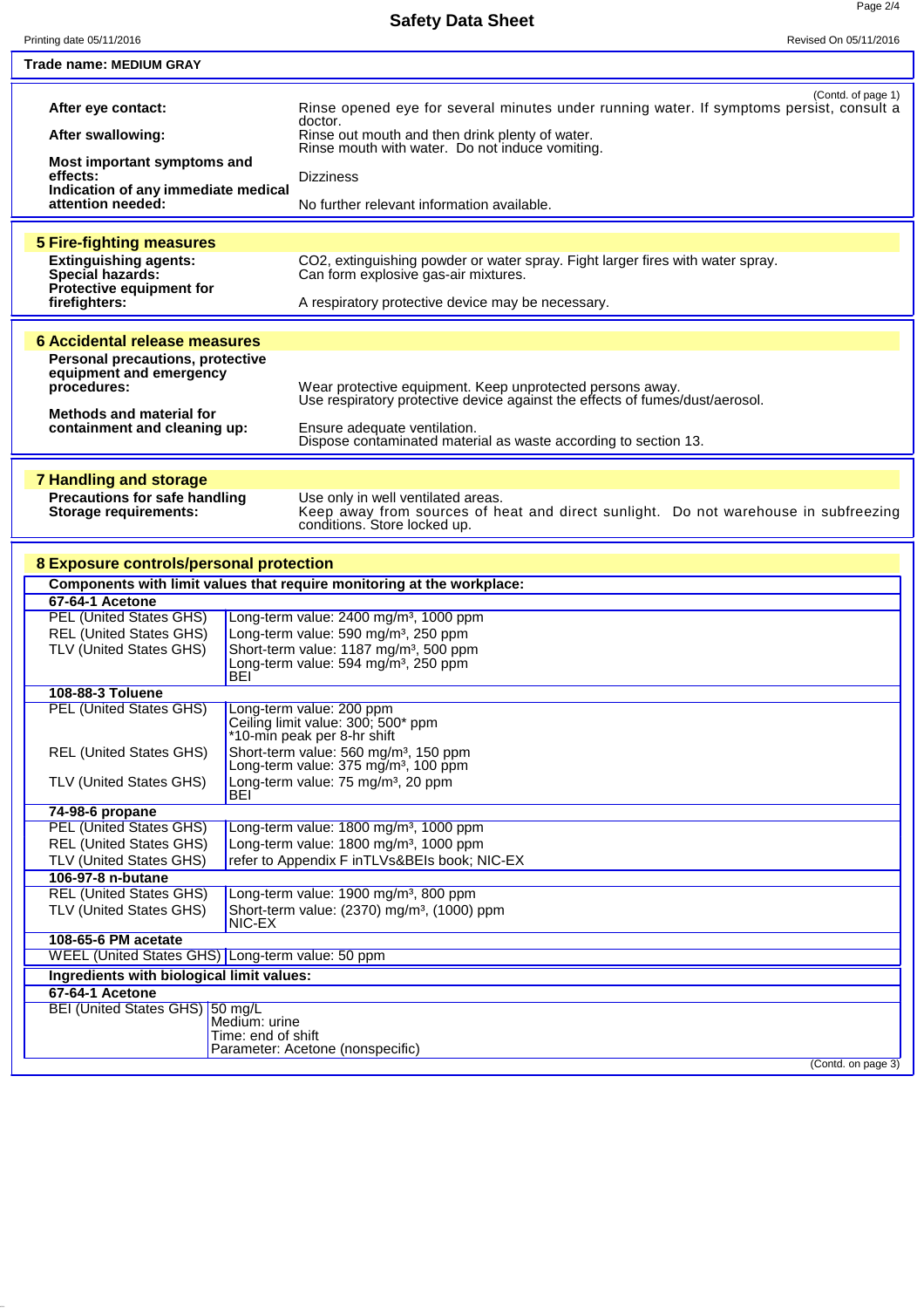## **Safety Data Sheet**

Printing date 05/11/2016 Revised On 05/11/2016

Page 3/4

**Trade name: MEDIUM GRAY**

|                                     | (Contd. of page 2)                                                                                                                                                                                                                                                                                            |
|-------------------------------------|---------------------------------------------------------------------------------------------------------------------------------------------------------------------------------------------------------------------------------------------------------------------------------------------------------------|
| 108-88-3 Toluene                    |                                                                                                                                                                                                                                                                                                               |
| BEI (United States GHS)   0.02 mg/L | Medium: blood<br>Time: prior to last shift of workweek<br>Parameter: Toluene                                                                                                                                                                                                                                  |
|                                     | $0.03$ mg/L<br>Medium: urine<br>Time: end of shift<br>Parameter: Toluene                                                                                                                                                                                                                                      |
|                                     | 0.3 mg/g creatinine<br>Medium: urine<br>Time: end of shift<br>Parameter: o-Cresol with hydrolysis (background)                                                                                                                                                                                                |
| <b>Hygienic protection:</b>         | Keep away from foodstuffs and animal feed. Wash hands after use.<br>Immediately remove all soiled and contaminated clothing.<br>Wash hands after use.<br>Avoid contact with the eyes and skin.<br>Do not eat or drink while working.                                                                          |
| <b>Breathing equipment:</b>         | A respirator is generally not necessary when using this product outdoors or in large open areas. In cases where short and/or long term overexposure exists, a charcoal filter respirator should be<br>worn. If you suspect overexposure conditions exist, please consult an authority on chemical<br>hygeine. |
| <b>Hand protection:</b>             | Nitrile gloves.<br>Protective gloves. The glove material must be impermeable and resistant to the substance.                                                                                                                                                                                                  |
| Eye protection:                     | Tightly sealed goggles                                                                                                                                                                                                                                                                                        |

### **9 Physical and chemical properties**

| <u>J Filiyaldan dilu chemical properties</u>                                                                                                       |                                                                                                    |
|----------------------------------------------------------------------------------------------------------------------------------------------------|----------------------------------------------------------------------------------------------------|
| Appearance:<br>Odor:<br><b>Odor threshold:</b>                                                                                                     | Aerosol.<br>Aromatic<br>Not determined.                                                            |
| pH-value:<br>Melting point/Melting range<br><b>Boiling point:</b>                                                                                  | Not determined.<br>Undetermined.<br>$-44$ °C (-47 °F)                                              |
| <b>Flash point:</b><br>Flammability (solid, gas):                                                                                                  | $-19 °C$ (-2 $°F$ )<br>Extremely flammable.                                                        |
| Decomposition temperature:                                                                                                                         | Not determined.                                                                                    |
| <b>Auto igniting:</b>                                                                                                                              | Product is not self-igniting.                                                                      |
| Danger of explosion:<br><b>Lower Explosion Limit:</b><br><b>Upper Explosion Limit:</b>                                                             | In use, may form flammable/explosive vapour-air mixture.<br>1.7 Vol $%$<br>10.9 Vol %              |
| Vapor pressure:<br><b>Relative Density:</b><br>Vapor density<br><b>Evaporation rate</b><br>Partition coefficient: n-octonal/water: Not determined. | Not determined.<br>Between 0.77 and 0.85 (Water equals 1.00)<br>Not determined.<br>Not applicable. |
| Solubility:<br><b>Viscosity:</b>                                                                                                                   | Not determined.<br>Not determined.                                                                 |
| <b>VOC content:</b><br>VOC content (less exempt solvents):<br><b>MIR Value:</b>                                                                    | 613.0 g/l / 5.12 lb/gl<br>52.5 %<br>1.39                                                           |
| <b>Solids content:</b>                                                                                                                             | 8.7%                                                                                               |
|                                                                                                                                                    |                                                                                                    |

# **10 Stability and reactivity**

| <b>Reactivity:</b>                  | Stable at normal temperatures.                                                     |  |
|-------------------------------------|------------------------------------------------------------------------------------|--|
| <b>Conditions to avoid:</b>         | Do not allow can to exceed 120 degrees Fahrenheit. Do not warehouse in subfreezing |  |
|                                     | temperatures.                                                                      |  |
| <b>Chemical stability:</b>          | Not fully evaluated.                                                               |  |
| Possibility of hazardous reactions: | No dangerous reactions known.                                                      |  |
| Incompatible materials:             | No further relevant information available.                                         |  |
| Hazardous decomposition:            | No dangerous decomposition products known.                                         |  |

| <b>11 Toxicological information</b>                      |                                                      |                                        |                                        |                    |
|----------------------------------------------------------|------------------------------------------------------|----------------------------------------|----------------------------------------|--------------------|
|                                                          | LD/LC50 values that are relevant for classification: |                                        |                                        |                    |
|                                                          | 106-97-8 n-butane                                    |                                        |                                        |                    |
|                                                          |                                                      | Inhalative $LC50/4 h   658 mg/1 (rat)$ |                                        |                    |
|                                                          | 108-65-6 PM acetate                                  |                                        |                                        |                    |
| Oral                                                     | LD50                                                 | $\vert$ 8500 mg/kg (rat)               |                                        |                    |
|                                                          |                                                      | Inhalative LC50/4 h 35.7 mg/l (rat)    |                                        |                    |
| Information on toxicological effects: No data available. |                                                      |                                        |                                        |                    |
| <b>Skin effects:</b>                                     |                                                      |                                        | Irritant to skin and mucous membranes. |                    |
| Eye effects:                                             |                                                      |                                        | Irritating effect.                     | (Contd. on page 4) |